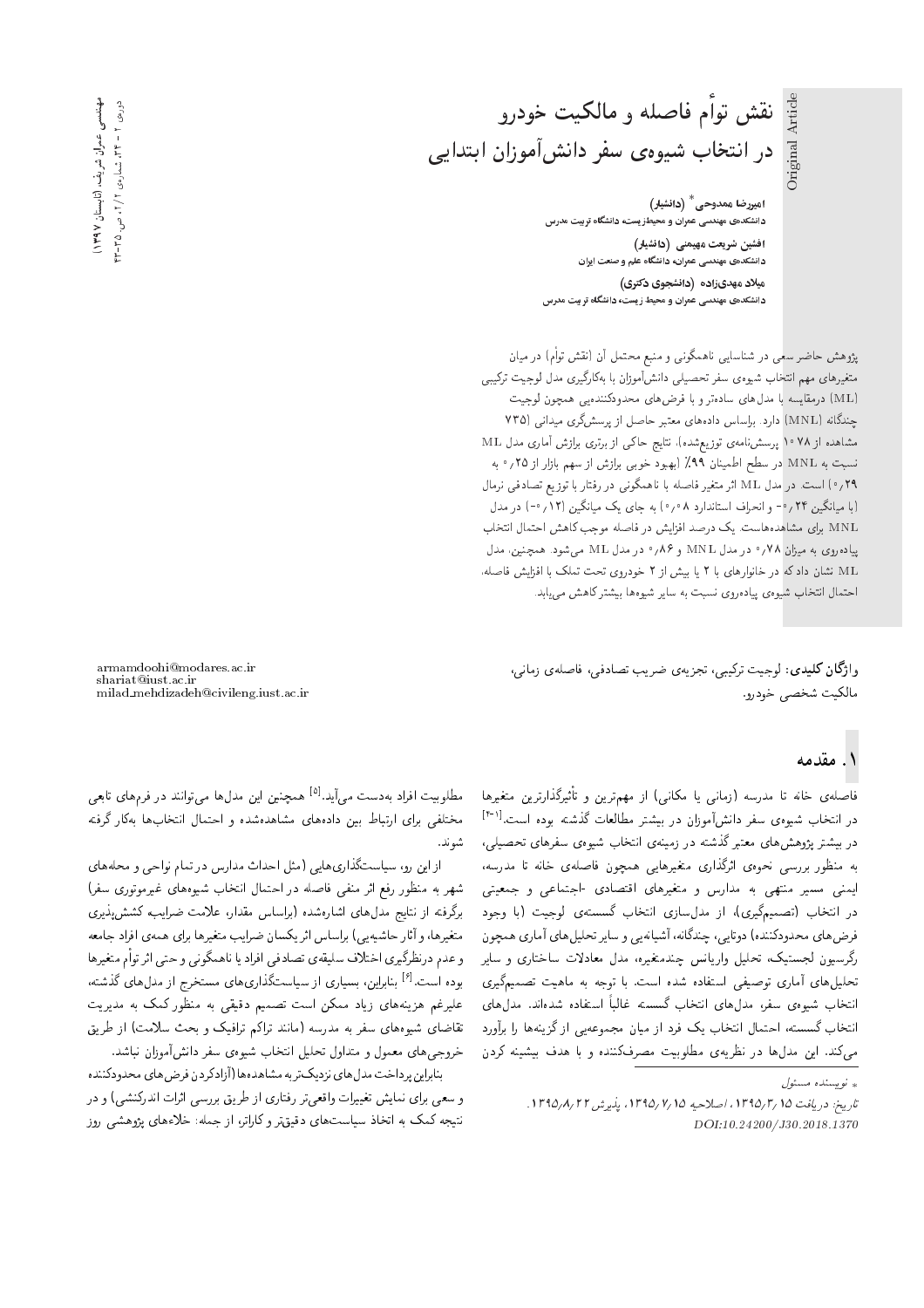دنیا در زمینهی انتخاب شیوهی سفرهای تحصیلی است. از این رو، پژوهش حاضر<br>سعی در ساخت مدلی پیچیدهتر، اما با محدودیتهای کمتر و نزدیکتر به مشاهدات (مدل لوجیت ترکیبی) نسبت به مدل های سادهتر و با فروض محدودکننده یی همچون امدل نوجیت ،رتیبیی استبت به مدل های ساده رو با فروض محدودنسده یی همچون<br>استان است اسکان ( ۱۸۸۹ میلیود و اسلام آباد لوجیت چندگانه (MNL) و سایر تحلیل۵مای آماری در زمینهی انتخاب والدین<br>اما میستماید و سایت آمان آمان استان استان استان استان برای سیوهی سفر تحصیلی داسراموزان دبستانی دارد. از این رو، در بحس ۱۰۱<br>۲۰۰۰ - استخدام استخدام استخدام استخدام استخدام استخدام کنید. به محدودیت ها و صعف های روس های مدل سازی و تحلیل مطالعات ددسته و نیز<br>۷۰۰ - سمیت است و سویر و ساخت می است. معرفی برتری روش لوجیت ترکیبی پرداخته شده است. همچنین، در بخش ۲.۱ مهمترين متغيرهاي اثرگذار در مطالعات گذشته معرفي شدهاند.

#### .۸۱ رویکردهای تحلیل و مدلسازی

در بسیاری از مطالعات پیشین، مدل های انتخاب گسسته (لوجیت دوتایی (BL).'<br>استقدام الکلمه۱۱ آلموسی و مسئل میدان با استقلال ماسطور استقلال لوجیت چندگانه(MNL)' و به ندرت لوجیت آشیانهیی (VL)')، مدل های معادلات<br>ساحات ماه ۱۳۹۸ و سایر تحلیل های آماری (مثل تحلیل واریانس چندمنغیره و<br>الطباب میلیان میدان استفاده ساختاری (SEM)'<br>گ ردرسیون لجستیک) از ابزارهای تحلیل متعیرهای اثرلدار در سیوهی شفر دانش اموزان<br>این کسی این سی کلس سی از این این این در این این این این کسی این این به مدرسه بودهاند. درکلیهی تحلیل ها به دلیل فرض های ساده و محدودکننده، اثر(مقدار<br>ضرایب) متغیرها بین مشاهدهها با یک میانگین ثابت فرض و گزارش شده است. "CU= xOW VQ=Ro w ZQi C@=F u}ov=}t l} =@ =yxOy=Wt u}@ =yQ}eDt ?}=Q[ همچنین، رویدردهای بر پایهی نظریهی مظلوبیت، مانند: مدل های نوجیت دونایی<br>مستقل از اینکه استفادهای است. و چندگانه (MNL)، بیشترین کاربرد در مدلسازی،های انتخاب سفر تحصیلی را<br>داشتهاند. با این حال، مدل های لوجیت استاندارد با دو فرض سادهکننده: توزیع مستقل داسته اند. با این حال، مدل های نوجیت استاندارد با دو فرض ساده دسده: نوز یع مستقل<br>و یکسان (IID<sup>) ۵</sup> خطاها و استقلال از گزینه های غیرمرتبط (IIA) هستند.<sup>[69]</sup><br>اگر میدن در سالم مانک میکرد که سالم این میان این میدان با این این اگرچه فرض های مذکور، یک مسئله با فرم بسته و با پرداخت آسان را فراهم مه کنند، اما آنها تناقضات و خطاهای خاص خود را دارند. بهمنظور آزاد کردن بخشبی از فرض های ذکرشدهی (IID و IIA) مدل های لوجیت چندگانه، ساختار مدل ها به لوجیت أشیانه یی (NL) توسعه داده شد.<sup>[6]</sup> اگرچه، مدل NL فرض های مذکور<br>ایران باید این ایران ایران را از طریق مولفه های واریانس مدل به همراه همبستگی زیرمجموعه های درینه ها<br>آیام - کن از از محیط نفس از محل است از سوال استاد را با آیام است. أزاد مىكند، اما همچنان فرم رياضى مسئله بسته است. با استفاده از مدل NL،<br>ايمان مىليات گرد است است كريم كردان مىش كرد ايل مىليات مىليات مىليات امکان بررسی گزینههای وابسته به یکدیگر فراهم میشود. اما همچنان اثر ضرایب<br>متغیرها در میان افراد نمونه بهصورت یکسان درنظرگرفته میشود. مطالعات اندکی |mOv= C=ar=]t "OwW|t xDiQo Q\_vQO u=Um} CQwYx@ xvwtv O=Qi= u=}t QO =yQ}eDt در زمینهی سفرهای تحصیلی از مدل NL استفاده کردهاند. برای مثال، مطالعه یی در<br>۷٫۱ هجدی میسید و و از ایران سال ۱۵°۲، مدل NL را برای بررسی شیوهی سفر دانشآموزان (۱۲ تا ۱۷ ساله) انتخاب كرده است.<sup>[۱]</sup><br>مالكستان

با این حال، مدل های پیچیدهتری، همچون مدل لوجیت ترکیبی (ML) یا ضریب تصادفی و تجزیهی آن، فرض IID را بهطور کامل از طریق کواریانس آزاد میکنند.<br>این نوع از مدل۱ه راه حلی با فرم باز دارند و نیاز به محاسبات پیچیدهی تحلیلی این نوع از مدلها راه حلی با قرم باز دارند و نیاز به محاسبات پیچیدهی تحلیلی<br>برای شناساته تغییرات در احتمالات انتخاب گی بنههای مختلف دارند.<sup>[۶٫۵]</sup> همچنین برای سناسایی تعییرات در احتمالات اسحاب تریمه های محتلف دارند.<br>استان استان استان استان گفت: استان استان استان استان استان استان استان از میان مدل های انتخاب گسسته، مدل های ML از لحاظ رفتاری به مشاهدات<br>در کرد و سعید از ۱۹۸۲ بارگرد به ایلمند بارگرد اول برای بار در بار نزدیکتر هستند. مدل ML، ناهمگونی در اطراف میانگین پارامتر را با تخمین انحراف<br>استاندارد مرتبط با هر یک از پارامترهای تصادفی شناسایی میکند. همچنین، یکی |سناندارد مرتبط با هر یک از پارامبرهای تصادفی سناسایی می(شد. همچنین، یدی<br>مگر است دیگر از ویژگی های جذاب مدل های ML، توانایی در تعیین منبع ممکن برای توضیح<br>دیگر از ویژگی های مسلمان است. هر ناهمگونی یافت شده است. این موضوع از طریق اندرکنش هر متغیر تصادفی با سایر ویژگیها و متغیرهایی که گمان میررود بتوانند بخشی از منبع ناهمگونی موجود باشند، انجام مىشود.<sup>[۵-۷]</sup><br>.

در زمینهی شیوههای سفرهای تحصیلی، کمتر مطالعهیی مدل ML را پرداخت کرده است. با این حال اخیراً در سال ۲۰۱۴، یک مطالعهی سفرهای تحصیلی در

آمریکا فقط به ساخت مدل ضریب تصادفی بدون تجزیهی آن در بین متغیرهای بافت شهرى (براى مثال وضعيت تراكم، تقاطعات، فاصلهى مكانى) به انتخاب شیوه،ی سفر دانش[موزان پرداخته است.<sup>[۸]</sup> نتایج مدل ML آنها نشان دادکه در<br>. بین متغیرهای محیطی و بافت شهری ناهمگونی، رابطهی معناداری بین مشاهدهها وجود دارد.

به طور كلبي، در مطالعه ي تجربي (٢٥٥٣) با هدف مدل سازي لوجيت تركيبي با ضريب تصادفي نشان داده شده است كه مدل لوجيت تركيبي (ML)، اطلاعات بیشتر و تغییرات صحیحی از رفتار تصمیمگیرندگان را نسبت به مدل MNL نشان میدهد<sup>.[۷]</sup> همچنین، در مدل لوجیت ترکیبی، در متغیرهای تصادف<sub>ی</sub> معنادار، اثر<br>میسکند اسلام استفاده استفاده استفاده استفاده میشود. متغیر فقط با یک میانگین برای کل مشاهدات در نظر گرفته نشده است، بلکه اثر با<br>یک میانگین و انحراف استاندارد بیان میهشود. در روش مذکور، میهتوان توزیعهای یک میانگین و انجراف استاندارد بیان می سود. در روس مدلور، می توان توزیع های<br>میان آیا مطلب اینکار که در اینکار می کنار می اینکار اینکی اینک ?}=Q[ R= s=OmQy |=Q@ =Q CN=wvm} '|FrFt 'p=tQv nr 'p=tQv pFt |Q=t; hrDNt تصادفی مورد آزمون قرار داد. در ادامه، در بخش ۲.۱ برخی از مهمترین متغیرهای<br>شناسایی شدهی برگرفته از تحلیل های آماری (رگرسیون لجستیک، تحلیل واریانس، سناساییسده) بردرفته از تحلیل های آماری آردرسیون لجستیک، تحلیل واریاس،<br>سامانهای این سایت استان استان استان مدل معادلات ساحداری) و مدل های توجیب دونایی، چمددانه و اسیانه یی در مصابعات<br>. يبشين اشاره شدهاند.

#### ۲.۱. متغیرهای کلیدی اثرگذار

تاكنون يژوهشگران براساس تحليلها و مدلهاي اشارهشده، تعدادي عامل اثرگذار در رفتار سفرکودکان را شناسایی کردهاند. فاصله بهعنوان یک عامل مهم در رفتار سفر به<br>مدرسه است. بسیاری از مطالعات نشان دادهاندکه با افزایش فاصلهی مدرسه تا خانه، مدرسه است. بسیاری از مصالعات ستان داده مدله با افزایش فاصلهی مدرسه با حاله،<br>شیوههای موتوری نسبت به شیوههای غیرموتوری بیشتر تر جیج داده میرشوند. <sup>[۲-۹</sup>۰۴<sup>]</sup> در برخی مطالعات گزارش شده است که دختران به احتمال کمتری نسبت به پسران در برخی مطالعات درارس سده است له دحتران به احتمال لمتری سببت به پسران<br>مساحات است. دبستانی پیاده به مدرسه می روند،<sup>[۱۶]</sup> در حالی که در پژوهشی در سال ۲۰۱۵، هیچ<br>اختلانی پیده و مستقل انتخاب شد. احتلاف جنسیتی در رفتار انتخاب سیوەی شفر دانس اموران دبستانی درارس نسده<br>است.<sup>|۱۲]</sup> همچنین، و ب<sup>ی</sup>گر های خانوان همانند: مالکیت خودرو، گواهینامهی رانندگ*ی* است. \*\*\* همچنین، و پرتی های حانوار، همانند: مانگلیت خودرو، نواهینامهی رانندنی<br>الما والدین و وصعیت سعلی آن۵۱ می تواند در رفتار استفاده از سیوههای محتلف سفر<br>وی این این این این (۱۵۰۱-۱۵۱) می ساخت است. ثر باشد<sup>ا (۱۹</sup>۰۱٬۱۱۱٬۰۴۰٬۱۰۱٬۰۳۰) برخی پژوهشگران نیز دریافتهاند مادرانی که<br>مقدمات استفاده است. به مدرسه مو<br>... بهصورت تماموقت ساعل هستند، در مقایسه با مادرانی که پارهوقت کار میکنند،<br>\* مقایست و است است است است و در است فرزندان خود را به احتمال بسیارکمتر پیاده به مدرسه همراهی میکنند.<sup>[۱۲]</sup> همچنین<br>نشار با به همدراری کرمانشاه و سال میلیانم به منصوب نازار ارتبال اینتخار نشان داده شده است که با افزایش سرانهی مالکیت خودروی خانوار، احتمال انتخاب<br>شیوهی خودروی شخصبی خانوار نسبت به شیوههایی همچون پیادهروی دانش[موزان بیشتر می شود. از میان ویژگی های اقتصادی و اجتماعی خانوار، متغیرهای مالکیت بیستر می سود. از میان ویژنی های اقتصادی و اجتماعی حانوار، معیرهای مالکیت<br>مسابقه حودرو، درآمد و نقداد افراد از متغیرهای مورد بررسی در مطالعات پیسین محسوب<br>استفاده استفاده از این استفاده استفاده استفاده استفاده می سوند. به تونه یی که با افزایش تعداد خودروی خانوار نمایل به سیوههای حمل و نقل<br>غدرموتوری کاهش و تمایل به خودروی شخصیر افزایش میرباید.<sup>[۱۱٬۹</sup>۰<sup>۱٬۹۶]</sup> همچنین u}vJty "O@=}|t V}=Ri= |YNW |wQOwN x@ p}=tD w Vy=m |QwDwtQ}e دعدعه ها و ندرانی های والدین نسبت به حضرات نزافیدی و نصادف ها، موجب نعییر<br>رفتار انتخاب شیوهی سفر به مدرسه (بهخصوص پیادهروی) شده است.<sup>[۲۲٫۲۱]</sup>

#### ۳.۱٪. هدف مطالعه ی حاضر

هدف مطالعهى حاضر، تشخيص ناهمگونى، درنظر گرفتن تغييرات اثر متغيرهاى مهم، همچون فاصله و یافتن منبع ناهمگونی با پرداخت مدلبی پیچیده (با فرضهای کمتر) و نزدیکتر به مشاهدهها (مدل ML با تجزیهی ضریب تصادفی) و مقایسهی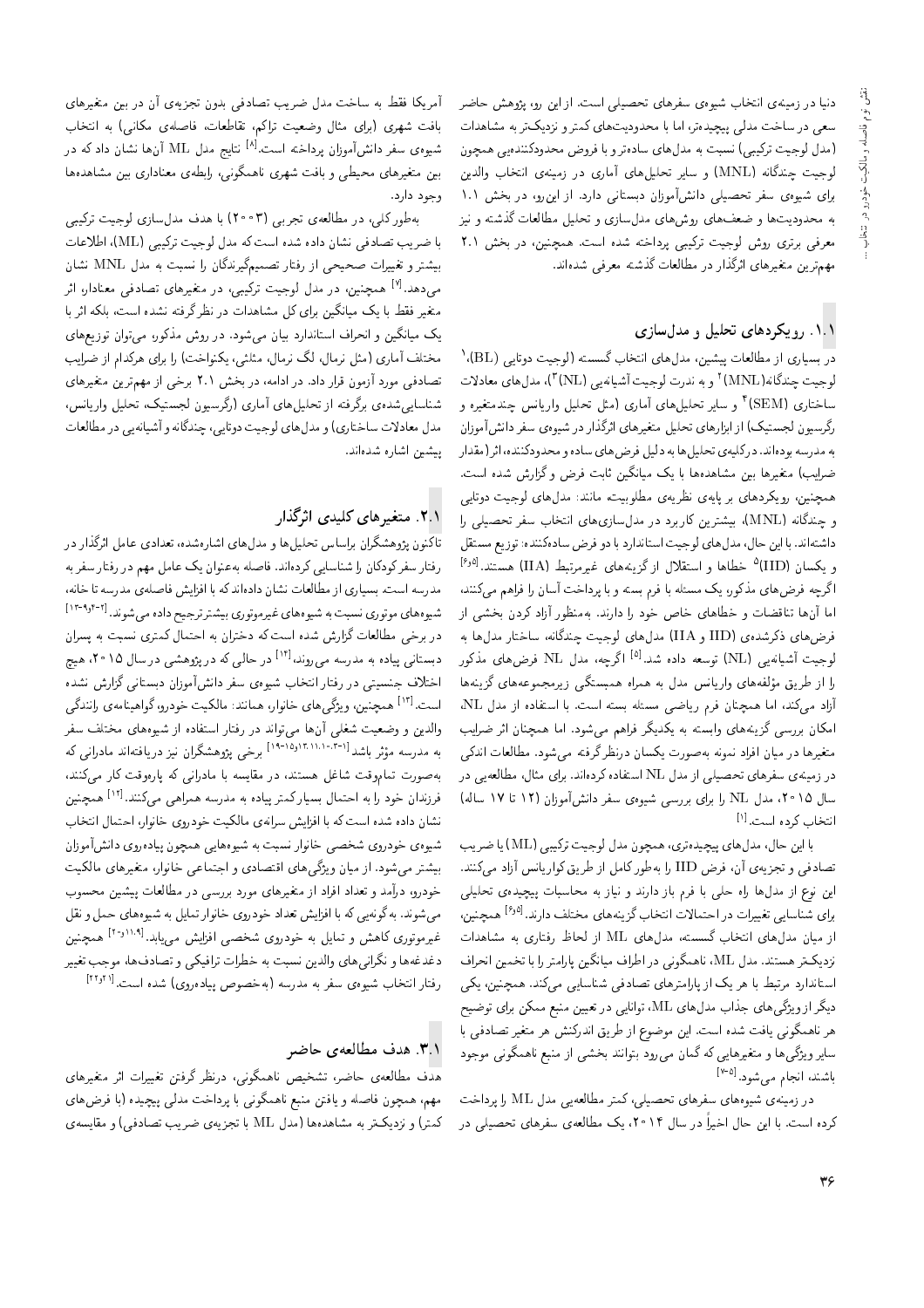خروجی&ای آن با مدل سادهتر MNL در بحث انتخاب شیوهی سفر تحصیلی دانشآموزان دبستانی است.

# ۲. روش مدلسازی پژوهش

در پژوهش حاضر به منظور بررسی اثرات متغیر فاصله، برخی دیگر از متغیرهای کلی دانشآموزان و خانوار در انتخاب شیوههای سفر به مدرسه از مدل انتخاب گسسته لوجیت استفاده شد. مدلهای انتخاب گسسته معمولاً از فرض بیشینهسازی مطلوبیت<sup>۶</sup> توسط تصمیمگیری حاصل میشود. به مدلهایی که از بیشینهسازی مطلوبیت حاصل میشوند، مدلهای با مطلوبیت تصادفی<sup>۷</sup>گفته میشود. هرکدام ازگزینههای مجموعهی انتخاب برای فرد سطح مطلوبیت مشخص دارد. مطلوبیتی که امین تصمیمگیر از انتخاب گزینهی i بهدست میآورد، با  $U_{ni}$  نمایش داده میشود. $\overline{n}$ تصمیمگیر از بین گزینههای مجموعهی انتخاب، گزینهیی که بیشترین مطلوبیت را نسبت به سایرگزینهها دارد، انتخاب میکند. $^{\text{[a]}}$  با توجه به آنکه  $U_{n\,i}$  مطلوبیت شناختهشده توسط تصميمگيراست و محقق أن را نمي بيند، تابع مطلوبيت براي انتخاب گزینهی i از بین J گزینهی در دسترس بهصورت رابطهی ۱ نمایش داده میشود:

$$
U_{ni} = V_{ni} + \varepsilon_{ni} \tag{1}
$$

که در آن  $V_{ni}$  بخش معین (قابل مشاهده) و  $\varepsilon_{ni}$  بخش نامعین و تصادفی (غیرقابل مشاهده) مطلوبيت گزينهي i براي فرد nأم است. در مدل لوجيت چندگانه (رابطهي ٢ بدون فرمت انتگرالی و تابع چگالی) فرض میشود که بخش نامعین و تصادفی (٤) تابع مطلوبیت، از توزیع مقدار حدی با توزیع مشخص و مستقل گامبل تبعیت میكند.

## ٠١.٢ مدل لوجيت تركيبي

۔<br>مدل لوجیت ترکیبی، مدل<sub>ی</sub> با انعطافپذیری بالاست که توانایی تقریب مدل<mark>ء</mark>ای مختلف با مطلوبیت تصادفی را دارد. این مدل با درنظر گرفتن اختلاف سلیقه، تصادفی، الگوی جانشینی نامحدود<sup>۹</sup> و وابستگی عوامل دیدهنشده در زمان بر ۳ محدوديت مدل لوجيت استاندارد غلبه كرده است.<sup>[9</sup>9] همچنين مدل مذكور برخلاف مدل لوجیت استاندارد، به یک توزیع خاص محدود نیست و توانایی یافتن ناهمگونی در رفتار افراد و حتى منبع ناهمگونى را دارد.

در مدل لوجیت ترکیبی، بخش غیر قابل مشاهدهی تابع مطلوبیت  $\varepsilon_{ni}$  شامل دو بخش است: قسمت اول، از یک توزیع دلخواه و قسمت دوم، مانند مدل لوجیت استاندارد از توزیع مقدار حدی با توزیع مستقل و مشخص تشکیل میشود. فرم کلی مدل لوجیت ترکیبی به صورت رابطهی ۲ نمایش داده میشود:

$$
P_{ni} = \int \frac{e^{V_{ni}(\beta)}}{\sigma_{j=1}^J e^{V_{nj}(\beta)}} f(\beta) d(\beta)
$$
 (7)

که در آن،  $P_{ni}$  احتمال انتخاب گزینهی  $i$  توسط فرد  $n$ اًم،  $f(\beta)$  تابع چگالی و بخش قابل مشاهدهی تابع مطلوبیت است که به پارامترهای  $\beta$  بستگی  $V_{ni}(\beta)$ دارد. مدل لوجیت که تابعی از مقدار پارامتر  $\beta$  است، در صورت خطی بودن بخش  $\cdot$ قابل مشاهده، تابع مطلوبیت  $(V_{ni}(\beta))$  بهصورت رابطه $\mathfrak{m}$  نوشته می شود

$$
V_{ni}(\beta) = \beta'_n x_{ni} \tag{7}
$$

که در آن،  $\beta_n'$  بردار پارامترهای  $\beta$  و  $x_n$  و یژگی های مشاهدهشدهی مربوط به انتخاب گزینهی i توسط تصمیمگیر nأم است. همچنین، توزیعهایی که بیشتر برای تابع چگالی پارامتر 8 استفاده میشوند، شامل: نرمال، لوگ نرمال، یکنواخت و مثلثی هستند.

احتمال لوجیت ترکیبی می تواند از رفتار بیشینهسازی مطلوبیت در روش های مختلفی که بهطور رسمی معادل هستند، اما تفسیرهای متفاوتی دارند، بهدست آید. یکی از سادهترین و پرکاربردترین نتایج براساس ضرایب تصادفی `` است. در مدل لوجيت تركيبي، تصميمگيرنده با انتخاب بين J گزينه روبرو است و مطلوبيت انتخاب گزینهی  $i$  توسط فرد  $n$ اًم بهصورت رابطهی ۴ تعریف می شود:

$$
U_{ni} = \beta'_n x_{ni} + \varepsilon_{ni} \tag{f}
$$

که در آن،  $x_{ni}$  ویژگی $\ell$ های متفاوت مربوط به تصمیمگیر و گزینه است؛  $\beta_n'$  بردار ضرایب و یژگی های مشاهدهشده برای فرد nأم است که سلیقهی افراد را نشان میدهد و ،E و ،E بخش تصادفي تابع مطلوبيت با مقدار حدى و توزيع مستقل و يكسان است. در مدل لوجيت تركيبي برخلاف مدل لوجيت استاندارد، پارامتر 8 در بين تصميمگيرندگان با تابع چگالمی  $f(\beta)$  تغییر میکند.  $f(\beta)$  تابعی از پارامترهای  $\theta$  است که برای مثال میانگین و هم پراکنش پارامتر  $\beta$  در جامعه را معرفی میکند. تصمیمگیر مقدار ضریب  $(\varepsilon_{ni})$  ویژگی $\mathfrak{sl}_n$  مشاهدهشده برای فرد  $n$ اًم  $(\beta'_n)$  و بخش تصادفی تابع مطلوبیت خود برای تمامی گزینهها (J) را میداند وگزینهی i را زمانی انتخاب میکند که رابطهى ۵ برقرار باشد:

$$
U_{ni} \ge U_{nj} \qquad \forall i \ne j \tag{2}
$$

ضمناً، تابع احتمال انتخاب غيرشرطي با همان مدل ضرايب تصادفي در رابطهي ۶ ارائه شده است:

$$
P_{ni} = \int \frac{e^{\beta' x_{ni}}}{\sum_{j=1}^{J} e^{\beta' x_{nj}}} f(\beta | \theta) d(\beta)
$$
 (9)

که در آن،  $\theta$  به پارامتر توزیع (میانگین و انحراف معیار) اختصاص دادهشده برای ضرایب اشاره دارد. در روش لوجیت ترکیبی، پژوهشگر با اختصاص توزیع خاص برای ضرایب، پارامترهای توزیع را تخمین می زند.

### ٢.٢. تجزيهى ضرايب تصادفى

مدل لوجیت ترکیبی توانایی یافتن منبع ناهمگونی تمایل تصمیمگیر و در نتیجه ساخت مدلي با محدوديت كمتر را دارد.<sup>[۵]</sup> بدين منظور با درنظرگرفتن تابع مطلوبيت لوجيت چندگانه، ناهمگونی تمایل افراد با استفاده از  $\beta_n'$  وارد مدل میشود. بر این اساس که ضریب تصادفی از دیدگاه فرد  $n$ ام است، بهصورت رابطه $\mathcal{S}$  نشان داده  $\beta'_n$ مىشود.

$$
\beta_n = \beta + \Delta Z_n + \eta_n \tag{V}
$$

که در آن، ناهمگونی سیستماتیک حول میانگین توزیع ضریب تصادفی با عبارت  $Z_n$  بیان میشود.  $\Delta$  برداری از پارامترها به همراه ویژگیهای مشاهدهشدهی  $\Delta Z_n$  $\eta_n$  است. ناهمگونی تصادفی نیز با استفاده از k مقدار تصادفی در بردار تصادفی  $i$  علاوه بر J عامل تصادفی در  $\varepsilon_n$  بیان میشود. بنابراین احتمال انتخاب گزینهی به صورت رابطهى ٨ محاسبه مى شود:

$$
P_{ni} = \int \frac{e^{\beta' x_{ni}}}{\sum_{j=1}^{J} e^{\beta' x_{nj}}} f(\beta | \theta, Z_n) d(\beta)
$$
 (A)

که در آن،  $\theta$  بیانگر پارامترهای ثابت توزیع است.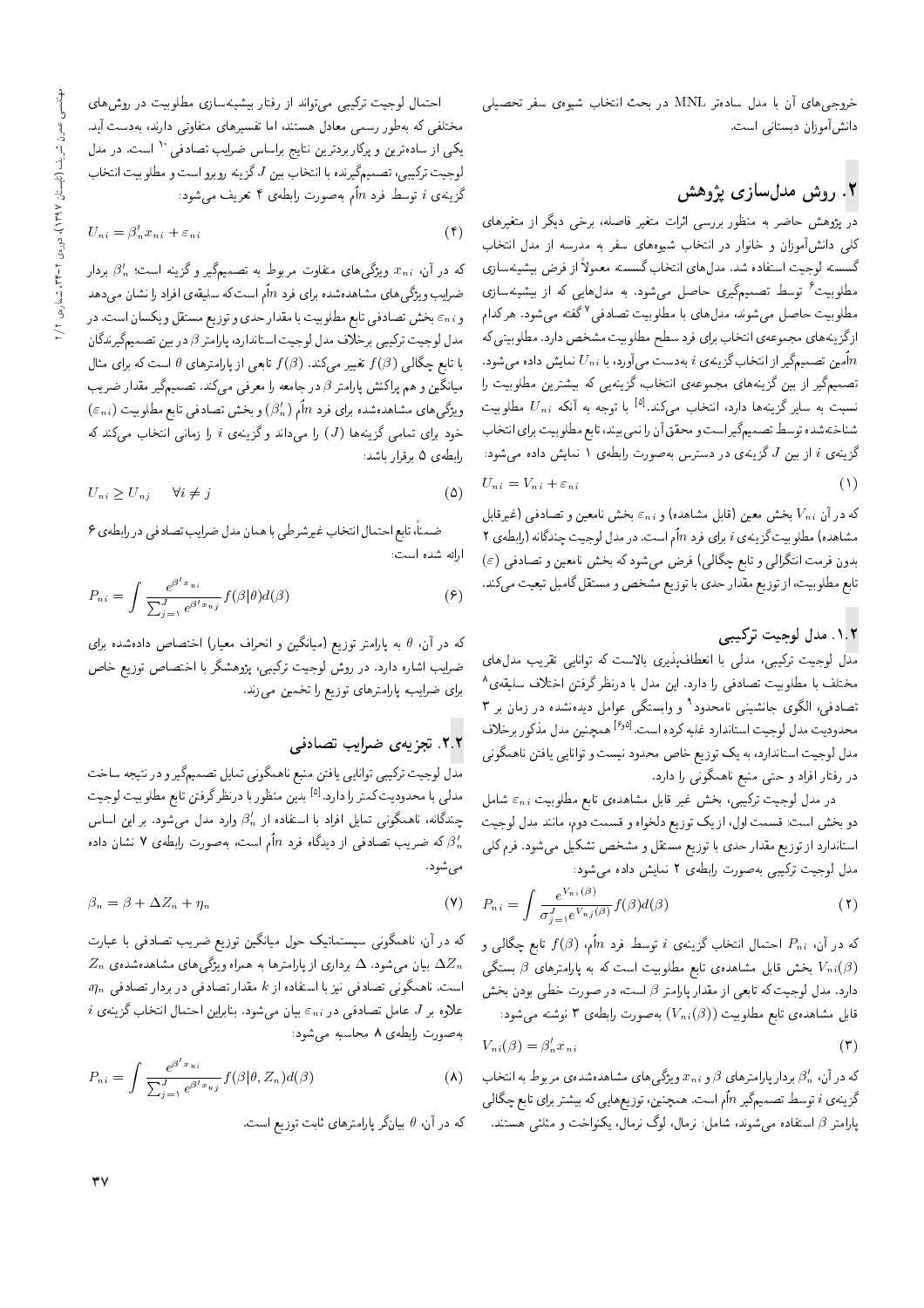برخلاف مدل لوجیت استاندارد، برای پرداخت مدل لوجیت ترکیبی از روش .<br>شبیهسازی استفاده میشود. در پژوهش حاضر از روش شبیهسازی درست.نمایی بیشینه (MSLE)<sup>۱۱</sup> استفاده شده است.<sup>[۶]</sup> همچنین، به منظور مقایسه**ی مدل**های برآوردشده از آمارهى خوبى برازش استفاده مى شود كه نشاندهندهى بهبود يا عدم بهبود مدل(های ساختهشده نسبت به یکدیگر است. از آماره $\rho^*_*$  برای مقایسهی مدل با یارامترهای تخمینی و مدل با ضرایب صفر (معادل با حالتی که هیچ مدلمی وجود نداشته باشد) استفاده مى شود و به صورت رابطهى ٩ نمايش داده مى شود:

$$
\rho_{\circ}^{\dagger} = \mathbf{1} - \frac{LL(\beta)}{LL(\circ)}
$$
\n<sup>(1)</sup>

نیز برای مقایسهی مدل با پارامترهای تخمینی و مدل با ضرایب ثابت در نظر  $\rho_c^{\star}$ گرفته شده است و با رابطهی ۱۰ نشان داده مبیشود:

$$
\rho_c^{\dagger} = \mathbf{1} - \frac{LL(\beta)}{LL(C)} \tag{1\text{-}c}
$$

که در آن،  $LL(\beta)$  مقدار تابع لگاریتم احتمال تخمین زدهشده برای تمامی پارامترها،  $(LL)(\,\textcolor{black}{\bullet}\,)$ مقدار تابع لگاریتم احتمال فقط برای جملات ثابت (سهم بازار) و  $LL(C)$ مقدار تابع لگاریتم احتمال برای مدل با پارامترهای صفر (سهم مساوی) است. مقدار این آمارهها بین • و ۱ قرار میگیرد. • =  $\rho^{\tau} = \rho^{\tau}$  بیان میکند که مدل بهدست آمده بهتر از مدل مرجع نیست و ۱ $\rho^{\rm r} = \rho^{\rm r} = \rho$  بیانگر آن است که مدل بهدست آمده، مدل كامل و بي نقصبي است.

#### ۳. دادههای یژوهش

به منظور بررسی آثار فاصلهی خانه تا مدرسه و متغیرهای دیگر مرتبط با خانوار در انتخاب شیوهی سفر دانش آموزان دبستانی به مدرسه در مطالعهیی بومی درکشور ایران .<br>(بهخصوص شهرهای در حال توسعهی کشور)، شهر رشت بهعنوان نمونهی آماری مطالعه شد. مطالعه ي حاضر از طريق طراحي برسشiامه به گردآوري دادهها برداخته است. جامعه ی آماری مطالعه، والدین دانش آموزان اول تا سوم ابتدایی مدارس دولتی و غیردولتی (بسرانه و دخترانه) شهر رشت بوده است. بدین ترتیب با استفاده از روش نمونهگیری خوشهیی دو مرحلهیی، نخست تعداد مدارس و تعداد دانشآموزان دولتی و غیردولتے و سیرانه و دخترانه ی نمونه در نواحے ( و ۲ آموزش و پرورش مشخص .<br>شد و سپس در هر ناحیهی آموزش و یرورش مدارس بهصورت تصادفی انتخاب شدند. تعداد ۷۸°۱ عدد برسش نامه در میان ۹ مدرسهی دولتی، غیردولتی، دخترانه و پسرانه در هر دو ناحیهی آموزش و پرورش شهر رشت توزیع شد. در نهایت تعداد ۸۵۸ پرسشiامه بازگردانیده شدند (نرخ بازگشت = ۸۰٪) همچنین با چندین بار بررسی تک تک پرسش نامههای بازگشت دادهشده مشاهده شد که ۷۳۵ پرسش نامه، بدون دادهى ازدست رفته بودند. [العطا

#### ١.٣. پرسش نامه

پرسشنامهى طراحى شدهى مطالعهى حاضر، بخش هايى شامل مشخصات كلى خانوار، متغیر فاصلهی زمانی خانه تا مدرسه، و شیوههای استفادهی حمل و نقلبی دارد. در ابتدای پرسشiامه، مشخصات کلی از جمله، پایهی تحصیلی دانشآموزان، داشتن گواهينامهي رانندگي والدين، وضعيت شغلبي والدين، سطح تحصيلات به تفكيك والدین، جنسیت دانش آموزان و نوع مدرسه ی دانش آموزان (دولتی/غیردولتی)، تعداد خودروى تحت تملك، متوسط درآمد خانوار، متوسط ساعتهاى ورزش والدين

در هفته در مقیاس، دسترسی خانوار به حمل و نقل عمومی (اتوبوس) در مسیر خانه تا مدرسه و زمان درکشده برای رسیدن به نزدیکترین ایستگاه، مدت زمان پیادهروی دانشآموزان از خانه تا مدرسه بهعنوان شاخصی از فاصله از خانه تا مدرسه و همچنین ایمنی درکشده، تسهیلات پیادهروی (پیادهروها، گذرگاهها از عرض راه) از والدین پرسیده شد. در بخش دوم پرسشiامه، از والدین دانشآموزان، میزان استفاده ی هر کدام از شیوههای سفر به مدرسه برای فرزندان خود، شامل: سرویس مدرسه، خودروی شخصبی خانوار، موتورسیکلت پدر، پیادهروی به تنهایی دانشآموز به مدرسه، پیادهروی با همراهی والدین، پیادهروی با دوستان، اتوبوس خط واحد، تاکسی مسافربر و یا سایر شیوههای ذکرنشده در یک هفتهی گذشته (بیشینهی ۵ مرتبه در هفته) برای رفتن به مدرسه پرسش شد. سپس برای هر مشاهده، شیوهی غالب به عنوان شیوهی سفر دانش آموز فرض شد.

#### ۲.۳. تحلیل آماری داده

نتایج تحلیل آماری توصیفی از متغیرهای مشخصات کلی نشان میدهد که ۴۹٫۵٪ افراد نمونه، والدين دانشآموزان پسر و ٥/ ٥٥٪ ديگر والدين دانشآموزان دختر هستند، ۷۸٫۸٪ دانشآموزان از مدارس دولتی و ۲۱٫۲٪ از مدارس غیردولتی هستند، ۴۰٫۵٪ از دانش آموزان انتخابی نمونه در پایهی اول دبستان، ۲۹٫۱٪ پایهی دوم و ٣٠/٣٪ در پايهى سوم دبستان بودند ٩٣/٣٪ از پدران و نيز ٤٧/٣٪ از مادران، گواهینامەی رانندگی داشتند.

والدین از میان شیوههای مختلف سفر به مدرسه، سرویس مدرسه (با درصد فراوانی ۵۵٫۹٪) را بیشتر از سایر شیوههای سفر برای فرزندان خود انتخاب کردهاند. پس از سرویس مدرسه، خودروی شخصی خانوار (با فراوانی ۲۲٫۲٪) در اولویت دوم شیوههای سفر به مدرسهی دانشآموزان دبستانی شهر رشت بود. شیوههای پیادهروی به تنهایی دانشآموز، پیادهروی با همراهی والدین، و پیادهروی دانشآموز با دوستان به مدرسه مجموعاً ۱۸٫۹٪ سهم داشتند. شیوههای موتورسیکلت، اتوبوس، تاکسی و سایر، مجموعاً ۳٫۱٪ سهم داشتند که در نهایت شیوههای پیادهروی روی هم ریخته شد و سه گزینهی نهایی برای مدلسازی گزینههای پیادهروی، خودروی شخصی خانوار، و سرویس مدرسه (با ۷۱۲) مشاهده انتخاب شدند. همچنین میانگین زمان سفر درکشدهی والدین برای پیادهروی از خانه تا مدرسه (مسافت زمانی)، تقریباً ۲۵ دقيقه بود.

نتايج تحليل أماري سادهي توصيفي (شكل ١) از ارتباط بين فواصل زماني درکشدهی خانه تا مدرسه و انتخاب شیوهی پیادهروی در مقابل سایر شیوهها نشان می دهد والدینی که به فرزندان خود اجازهی پیادهروی می دهند، میانهی فاصلهی زمانی درکشدهی کمتری (تقریباً ۱۰ دقیقه) نسبت به سایر والدینی که شیوههای غیرپیاده٫وی را برای فرزندان خود در سفر به مدرسه انتخاب میکنند (تقریباً ۲۰ دقیقه)، دارند. همچنین نتایج تحلیل آماری (شکل ۲) نشان میدهد خانوارهایی که ۲ یا بیشتر خودروی شخصی دارند، نسبت به خانوارهای بدون خودروی شخصی و ١ خودروى شخصى، فاصلهى زمانى كمترى از خانه تا مدرسه فرزند خود (تقريباً ٥ دقیقه، چولگی به سمت ۱۰ دقیقه) درک میکنند.

## ۴. فرایند مدل سازی

بهمنظور مدلuاری انتخاب شیوهی سفر به مدرسه با متغیرهای فاصله، مالکیت خودروی شخصی و سایر متغیرهای اقتصادی ـ اجتماعی از نرمافزار NLOGIT۴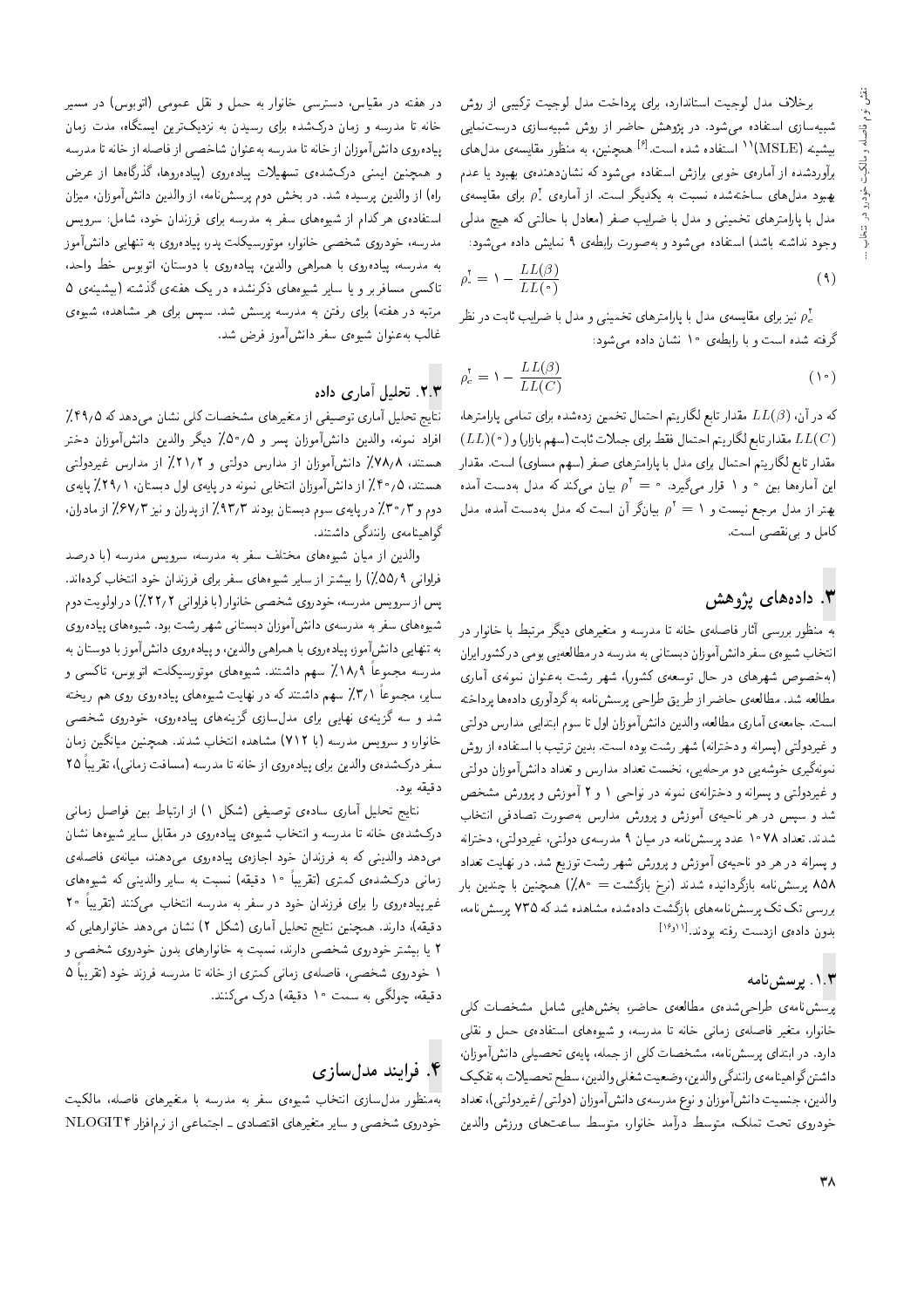

شکل ۱. ارتباط فواصل زمانی درکشدهی خانه تا مدرسه (به دقیقه) و انتخاب شیوهی پیادهروی در مقابل سایر شیوهها.



شکل ۲. ارتباط فواصل زمانی درکشدهی خانه تا مدرسه (به دقیقه) و وضعیت مالکیت خودروی شخصبی خانوار.

استفاده شد. فرایند مدلسازی در ۳ مرحله صورت گرفت: در مرحلهی نخست، با يرداخت بيش از ٢٥٥ مدل لوجيت چندگانه، مدل برتر لوجيت چندگانه انتخاب شد. در مرحلهى دوم، با درنظر گرفتن ضرايب تصادفى براى مدل لوجيت برتر چندگانه (MNL) و يرداخت بيش از ١٠٠ مدل، مدل لوجيت تركيبي (ML) با ضريب تصادفی برتر برای نمایش ناهمگونی رفتار انتخاب شیوهی سفر دانش آموزان ارائه شد. در مرحلهی آخر، با تجزیهی ضرایب تصادفی مدل برتر مرحلهی قبل و با پرداخت بیش از ۵۰ مدل، مدل برتر برای تعیین وجود یا عدم وجود ناهمگونی سیستماتیک حول میانگین ضرایب تصادفی ارائه شد. لازم به ذکر است، نتایج مدل NL حاکی از این بود که مدل MNL ساختار مناسبی دارد. در برداخت مدل های MNL از روش درستنمایی بیشینه و در مدل های ML از روش شبیهسازی درستنمایی بیشینه با ۱۰۰۰ بار نمونهگیری به روش هالتون<sup>۱۲</sup>که روش<sub>می</sub> هوشمند برای نمونهگیری در محاسبه، انتگرال چندمتغیره در شبیهسازی شبه مونتکارلو (QMC)<sup>۱۳</sup> است و توسط بهات<sup>۱۴</sup> در تحقیقات حمل و نقل وارد شده است، استفاده شده است. جدول ۱، متغیرهای موردبررسی در مدل ها را نشان می دهد.

در فرایند مدلسازی ضریب تصادفی، تمامی ضرایب مدل لوجیت چندگانهی برتر با توزیعهای نرمال، لگ نرمال، مثلثی و یکنواخت بهعنوان ضریب تصادفی

به صورت تکی یا چندتایی آزمایش شدند. در نهایت ضریب ١ متغیر از ٩ ضریب، بهصورت تصادفی معنادار و ۸ ضریب دیگر بهصورت ثابت معنادار شدند. فرایند انتخاب توزیع به این صورت بودکه ۴ توزیع اشارهشده برای تک تک ضرایب متغیرهای مدل لوجیت چندگانهی برتر آزمایش شدند. در نهایت فقط ضریب فاصلهی زمانی درکشدهی پیادهروی از خانه تا مدرسه در مطلوبیت گزینهی پیادهروی بهعنوان ضریب تصادفی مدل معنادار شد. نتایج پرداخت مدل برای انتخاب نوع توزیع مناسب برای ضریب تصادفی در جدول ۲ ارائه شده است. با توجه به جدول مذکور، با مقایسه، مقدار لگاریتم تابع درستنمایی مدل۵ای پرداختشده، بهترین توزیع برای ضریب تصادفی، فاصلهی زمانبی درکشدهی پیادهروی در مطلوبیت پیادهروی توزيع نرمال است.

#### ۰۱.۴ نتایج مدلها

نتایج مدل۵ای MNL و ML با تجزیه،ی ضریب تصادفی در جدول ۳ ارائه شده است. برازش کلی مدلها حاکی از این است که برازش مدل ML نسبت به مدل MNL با استفاده از آزمون نسبت درستنمایی (با استفاده از آزمون مربع کای). حاکی از برتری مدل لوجیت ترکیبی نسبت به لوجیت چندگانه در سطح اطمینان ۹۹٪ است (بهبود خوبی برازش در سهم بازار از ۲۵؍۰ به ۲۹؍۰). درصد تطابق پیش بینی با مشاهدهها (درصد برآورد درست) دو مدل حاکمی از برتری مدل ML نسبت به مدل MNL است (۷۳٪ نسبت به ۶۸٪) نتایج دو مدل حاکی از یکسان بودن علامت متغیرها ولی تغییر در مقادیر ضرایب (اثر متغیرها) است. برای مثال، مالکیت خودروی شخصی در مدل MNL دارای ضریب ۱٫۰۱ و در مدل ML دارای ضریب ۱٫۵۵ است. بیشتر ضرایب در بازهی اطمینان ۹۹٪ در دو مدل معنادار هستند.

#### ۵. ىحث

برداخت مدل ML در شیوهی سفر تحصیلی دانشآموزان دبستانی نشان میدهد که ضریب تصادفی شامل ضریب فاصلهی زمانی پیادهروی درکشده از خانه تا مدرسه در تابع مطلوبيت شيوهي پيادهروي است. اين موضوع بيانگر اختلاف سليقهي تصادفی بین والدین در رابطه با فاصلهی زمانی پیادهروی از خانه تا مدرسه در مطلوبیت گزینه پیادهروی است که مدل لوجیت چندگانه، توانایی بیان آن را ندارد. نتايج مدل ضريب تصادفي نشان مى،دهد كه ضرايب ٨ متغيركه بهصورت ثابت (با اثر یکسان برای همه افراد نمونه) معنادار شدهاند، از نظر علامت همانند مدل لوجیت چندگانه است و فقط از نظر مقدار متفاوت است. بنابراین تفسیر کلی ضرایب ثابت برای دو مدل مشابه بوده و فقط میزان اثر متغیرها با یکدیگر متفاوت است.

با استفاده از تجزیهی ضریب تصادفی نشان داده شده است که بخشی از اختلاف سلیقه مربوط به فاصلهی زمانی درکشدهی پیاده روی از خانه تا مدرسه در مطلوبيت گزينهي پيادهروي براساس تعداد خودروي تحت تملك خانوار (خانوارهايي كه ٢ يا بيشتر خودروى شخصى دارند= ١، در غير اين صورت =صفر) قابل توضيح است. همچنین، علامت منفی ضریب جملهی ترکیبی فاصلهی زمانی پیاده روی از خانه تا مدرسه و وجود دو یا بیشتر خودروی شخصی در خانوار (۱۳۲ /۰۰) در تابع مطلوبیت گزینهی پیادهروی بیانگر این نکته است که حساسیت والدین به فاصلهی زمانی پیادهروی برای انتخاب شیوهی پیادهروی زمانی که تعداد خودروی خانوار دو یا بیش از دو باشد، نسبت به حالت سادهتر (در مدل MNL) بیشتر افزایش میlبد.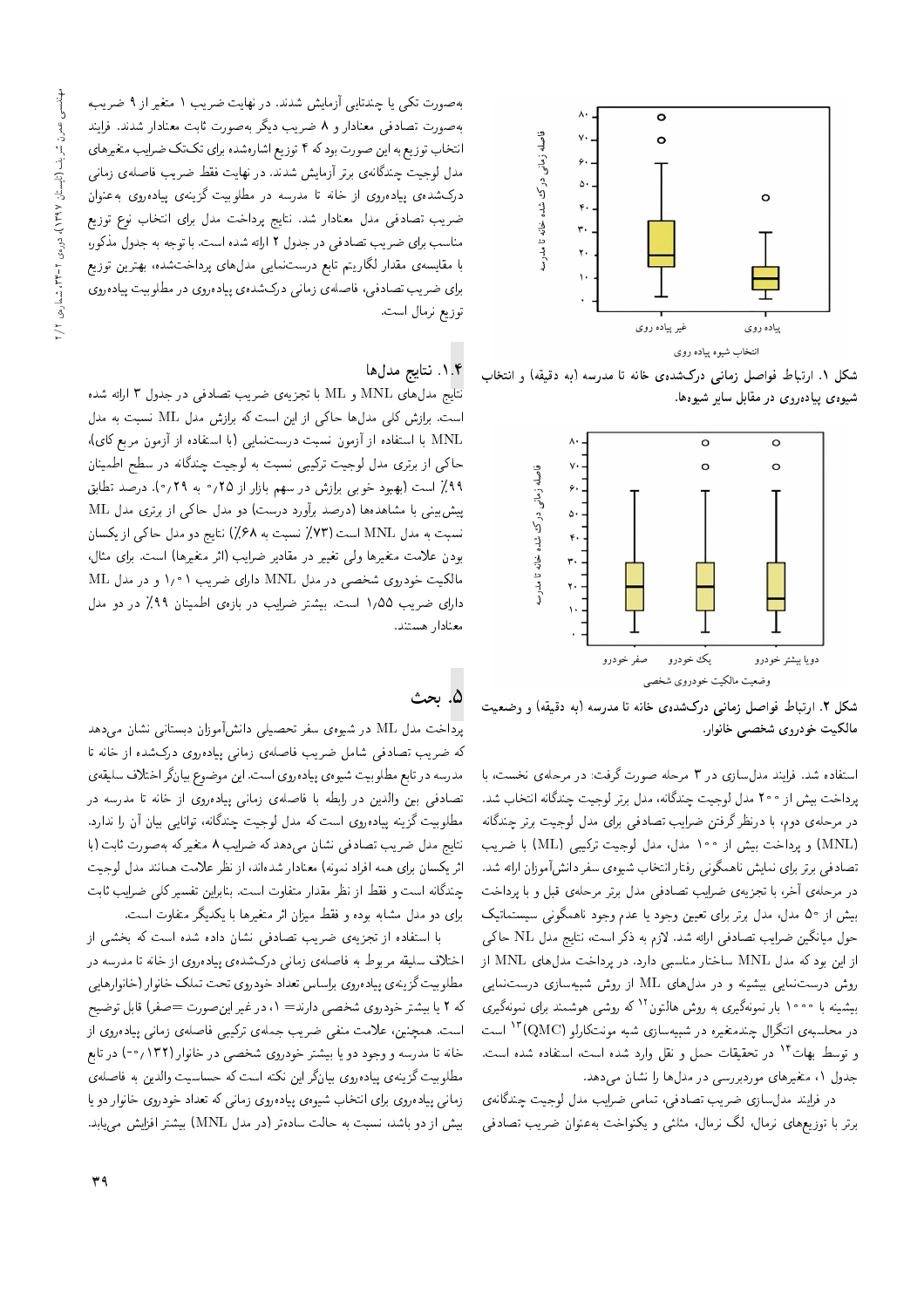| متغیر (نشانه در مدل)                     | توصيف                                                                                           |                                                | ميانگين انحراف معيار كمينه بيشينه                                    |                                                                                    |                                                     |
|------------------------------------------|-------------------------------------------------------------------------------------------------|------------------------------------------------|----------------------------------------------------------------------|------------------------------------------------------------------------------------|-----------------------------------------------------|
| ١- فاصله زمانى پيادهروى از خانه تا مدرسه | زمان پیادهروی درکشده از خانه تا مدرسه                                                           |                                                |                                                                      |                                                                                    |                                                     |
| (DISTANC)                                | بەصورت متغیر پیوسته (دقیقه)                                                                     | $\mathsf{Y}\Delta_{\mathsf{Y}}\circ\mathsf{A}$ | $Y \cdot / YY$                                                       |                                                                                    | $\mathcal{M}^{\circ} = \mathcal{N}$                 |
| <b>۲- جنسیت (GEN)</b>                    | : °: دختر، ۱: پسر                                                                               | $\cdot$ , $\Delta \cdot$                       | $\cdot$ , $\Delta \cdot$                                             |                                                                                    | $\sqrt{\frac{1}{2}}$ .                              |
| ۲- مقطع تحصیلی (GRADE)                   | ١: اول دبستان، ٢: دوم دبستان، ٣: سوم دبستان                                                     | $\sqrt{\Lambda}$                               | .74                                                                  |                                                                                    | $r = \sqrt{ }$                                      |
| ۴- وضعیت گواهینامه رانندگی پدر (LIC – F) | ۰۱ گواهینامه رانندگی دارد. ۰: گواهینامه رانندگی ندارد                                           | $\sigma$ , ۹۳                                  | $\sigma$ ,۲۴                                                         | $\bar{\mathbf{o}}$                                                                 | $\Delta \sim 10^{-1}$                               |
|                                          | ۵- وضعیت گواهینامه رانندگی مادر (LIC – M) ۱: گواهینامه رانندگی دارد. ۰: گواهینامه رانندگی ندارد | $\frac{1}{2}$                                  | 0,99                                                                 |                                                                                    | $\Lambda_{\rm{max}}$ , $\sigma$                     |
| ۶- تعداد خودروی شخصی در تملک             | ۰: خانوار خودروی شخصی ندارد. ۱: خانوار یک خودروی شخصی دارد                                      |                                                |                                                                      |                                                                                    | $\mathbf{r}$ .<br><br>$\mathbf{r}$                  |
| $(N - CAR)$                              | ۲: خانوار دو خودروی شخصی دارد، ۳: خانوار ۳ یا بیشتر خودروی شخصی دارد                            | $\cdot$ , $\lambda$ 9                          | $\cdot$ , $\Delta \Lambda$                                           |                                                                                    |                                                     |
| ۷- وضعیت شغل <sub>ی پ</sub> در (JOB – F) | ١: تماموقت، ٢: پارەوقت، ٣: بازنشسته، ۴: بيكار، ۵: ساير                                          | $\sqrt{17}$                                    | 1.79                                                                 | $\begin{matrix} \Delta & \Delta & \Delta \\ \Delta & \Delta & \Delta \end{matrix}$ |                                                     |
| ۸- وضعیت شغلبی مادر (JOB – M)            | ۱: تماموقت، ۲: پارەوقت، ۳: بازنشسته، ۴: بیکار، ۵: سایر                                          | $\mathbf{r},\mathbf{r}$                        | 1/17                                                                 | $\lambda$                                                                          | ۵                                                   |
| ۹- میزان تحصیلات پدر (EDU – F )          | ۰: بىسواد، ۱: زيرديپلم، ۲: ديپلم يا فوق ديپلم، ۳: ليسانس، ۴: تحصيلات عالمي                      | $\mathbf{Y}_1 \circ \mathbf{Y}$                | $\circ$ / $\vee$ $\circ$                                             |                                                                                    | $\mathfrak{p}$ .                                    |
| ۰۱۰ میزان تحصیلات پدر (EDU – M)          | ٠: بى سواد. ١: زيرديپلم. ٢: ديپلم يا فوق ديپلم. ٣: ليسانس. ۴: تحصيلات عالمي                     | $\mathsf{Y}_1 \circ \mathsf{A} \wedge$         | $\cdot$ , $\epsilon$ $\epsilon$                                      |                                                                                    | $\mathfrak{p}$ .                                    |
|                                          | ۰: ورزش نکردن، ۱: کمتر از یک ساعت ورزش کردن، ۲: یک تا دو                                        |                                                |                                                                      |                                                                                    |                                                     |
| ۱۱- میزان ورزش کردن والدین در هفته       | ساعت ورزش كردن، ٣: دوتا سه ساعت ورزش كردن، ۴: بيش از سه                                         | $\lambda/\mathfrak{k}$                         | 1/7 <sub>A</sub>                                                     | $\mathfrak{p}$ , $\mathfrak{p}$                                                    |                                                     |
| (EXERC)                                  | ساعت ورزش كردن                                                                                  |                                                |                                                                      |                                                                                    |                                                     |
| ۰۱۲ نوع مدرسه (TYPE)                     | ۰: مدرسه غیردولتی، ۱: مدرسه دولتی                                                               | $\cdot$ , $\vee \wedge$                        | $\cdot$ , $\mathfrak{r}$ .                                           |                                                                                    | $\bar{\Lambda}$ , $\bar{\Lambda}$ , $\bar{\Lambda}$ |
| ۱۳- دسترسی به حمل و نقل عمومی در         | $\mathcal{N}: \mathbb{Z} \backslash \mathbb{Z}$ : ندارد                                         | .001                                           | $\cdot$ , $4$                                                        | $\bar{\Delta}$ , $\bar{\Delta}$                                                    |                                                     |
| مسير از خانه تا مدرسه (ACC)              |                                                                                                 |                                                |                                                                      |                                                                                    |                                                     |
| ۰۱۴ وضعیت سرویس مدرسه (H – SER)          | ۰؛ ئ <i>د</i> ارد، ۱؛ دارد                                                                      | $\circ$ $\gamma$ ۹ $\circ$                     | $\cdot$ , ۲۹                                                         | $\sqrt{\frac{1}{2}}$ .                                                             |                                                     |
| ۰۱۵ - ایمنی تسهیلات پیادهروی (SAFETY)    | ۰۱ خیلیکم، ۲:کم، ۳: متوسط، ۴: زیاد، ۵: خیلیزیاد                                                 | $\mathbf{r}, \mathbf{r}$                       | $\cdot$ , 9 $\Delta$                                                 | $\delta \equiv -\lambda$                                                           |                                                     |
| ۱۶- فعالیت کم ورزشی در هفته              | ۱: اگر فعالیت ورزشی والدین در هفته کمتر از دو ساعت باشد. در غیر                                 | $\cdot$ , vav                                  | $\circ$ / $\bar{\mathsf{F}}$ $\circ$                                 | $\epsilon_{\rm{max}} = \sqrt{1 - \epsilon_{\rm{max}}}$                             |                                                     |
| $(LOW - EXE)$                            | اين صورت: •                                                                                     |                                                |                                                                      |                                                                                    |                                                     |
| ۱۷- وجود دو یا بیشتر خودروی              |                                                                                                 |                                                |                                                                      |                                                                                    |                                                     |
| شخصی در خانوار (+CAR۲)                   | ۱: اگر خانوار دو یا بیشتر مالکیت خودرو داشته باشد، در غیر این <i>ص</i> ورت: •                   | $\cdot$ / $\cdot$ ۶                            | $\circ \qquad \qquad \lambda \qquad \qquad \circ \ _{f}\gamma \circ$ |                                                                                    |                                                     |

نقش توام فاصله و مالکیت خودرو در انتخاب ..

جدول ٢. يافتن توزيع با برازش بهتر براى ضريب تصادفي فاصلهى زماني.

| فاصلهی زمانی درکشده پیادهروی از خانه تا مدرسه |                  |             |               |
|-----------------------------------------------|------------------|-------------|---------------|
| معنی دا ر                                     | $\rho^{\dagger}$ | $LL(\beta)$ | نوع توزيع     |
| بلى                                           | ٬٫۳۸۶۹           | -478,887    | نرمال         |
| بلى                                           | $\cdot$ , ۳۸۲۴   | -482,470    | مثلثي         |
| بلى                                           | ٬٫۳۷۵۸           | -487,077    | يكنواخت       |
| خير                                           | ٬٫۲۸۶۳           | - 557, 50   | لكاريتم نرمال |

بدین معنی که اگر خانوار دو یا بیشتر خودروی تحت تملک داشته باشد، اثر فاصلهی زمانی پیادهروی از خانه تا مدرسه در انتخاب شیوهی پیادهروی بیش از پیش می شود. برای مثال در خانوارهای با دو و بیش از دو خودروی تحت تملک با اندک افزایش فاصلهى زمانى دركشده از خانه تا مدرسه، احتمال انتخاب شيوهى پيادهروى كاهش و احتمال رساندن دانشآموزان با خودروی شخصی خانوار و سرویس به مدرسه افزایش می یابد.

در بسیاری از مطالعات پیشین، اثر متغیرها به صورت یکسان و مشابه برای همه ی افراد نمونه در نظرگرفته شده است. برای مثال، اگر ضریب متغیر فاصله در مطلوبیت گزينهي بيادهروي در مدل لوجيت چندگانهي (MNL) بژوهشي، ۵۳ ° (۲ - ۲ بهدست أمده است، چنین نتیجه میشود که برای همهی افراد نمونه فارغ از سایر ویژگی ها، مثل .<br>ناحیهی محل سکونت فرد (ناحیه با وضعیت بهتر اقتصادی یا ناحیه با وضعیت بد اقتصادي) يا وضعيت مالكيت شخصبي خودرو، با افزايش فاصلهي خانه تا مدرسه به صورت یک مبانگین (۵۳ °۴٫) برای همهی افراد، احتمال انتخاب شبوهی بیاده روی در مقایسه با سایر شیوهها کاهش می یابد. علاوه بر این، براساس خروجی های ذکرشده ممکن است از سوی مدل ساز سیاستگذاری با هزینهی هنگفتی همچون ایجاد مدارس باکیفیت عالی آموزش در تمام نواحی یک شهر به منظور افزایش احتمال پیادهروی دانشآموزان در راستای حل اثر منفی فاصلهی زمانی خانه تا مدرسه پیشنهاد شود. در حالبی که، در واقعیت ممکن است لزوماً احداث مدارس عالبی در تمام نواحی شهر (به منظور حل مشکل فاصلهی محل سکونت تا مدرسهی محل تحصیل فرزند خانوار)، برای خانوارهایی با مالکیت شخصی نامناسب (صفر یا یک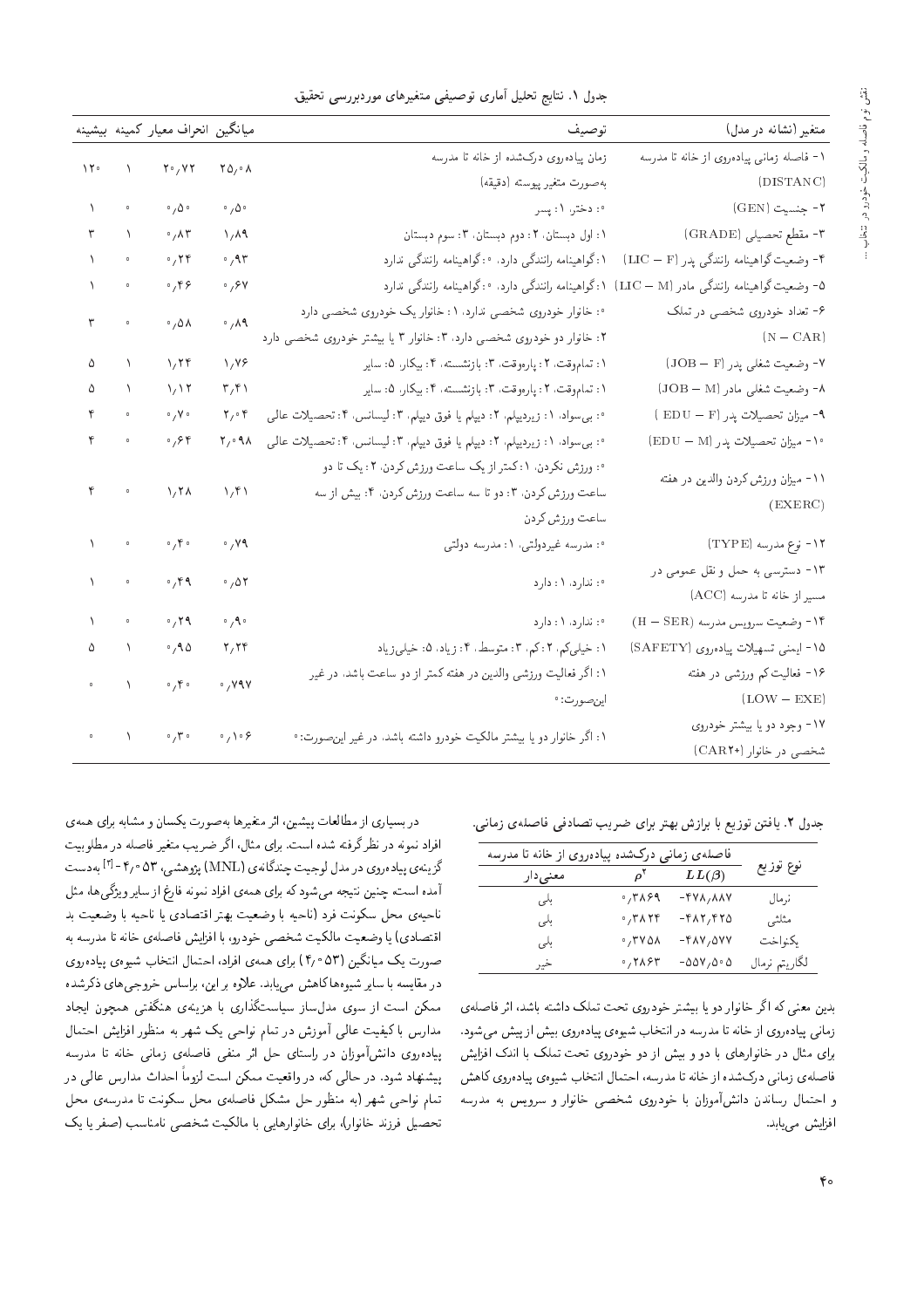|           |                                                    |                                       |                               | MNL مدل                                    |                                          | $\mathbf{ML}$ مدل                  |  |
|-----------|----------------------------------------------------|---------------------------------------|-------------------------------|--------------------------------------------|------------------------------------------|------------------------------------|--|
| گزينه     | متغير                                              |                                       | ضريب                          | سطح معناداري                               | ضريب                                     | سطح معنادارى                       |  |
|           | ثابت                                               |                                       | $-\lambda/\lambda V$          | 0/0.0.0                                    | $-\lambda/9V$                            | 0/0.00                             |  |
| خودروي    | تعداد خودرو تحت تملك خانوار                        |                                       | $\lambda / \cdot \lambda$     | 0/0.0.0                                    | $\sqrt{20}$                              | 0/200                              |  |
| شخصی      | وضعیت گواهینامەی رانندگی مادر                      |                                       | $\circ$ , $\vee$ $\circ$      | 0/0.0.0                                    | $\cdot$ , $\wedge\uparrow$               | $\circ$ , $\circ$ of               |  |
| خانوار    | فعالیت کم ورزشی در هفته                            |                                       | $\cdot$ ,۴۲                   | $\circ$ $\gamma$ $\circ$ $\circ$ $\circ$   | .780                                     | $\circ$ , $\circ$ $\wedge$ $\circ$ |  |
|           | ثابت                                               |                                       | V/V                           | 0/0.0.0                                    | $r, \Delta r$                            | 0/0.0.0                            |  |
|           | دسترسی به حمل و نقل عمومی                          |                                       | $-0.90$                       | 0/0.07                                     | $-\frac{1}{4}$                           | 0/0.0.0                            |  |
|           | تحصيلات مادر                                       |                                       | $-\circ$ , $\Delta r$         | 0/0.0.0                                    | $-\circ$ / 9 )                           | 0/0.0.0                            |  |
|           | وضعیت گواهینامەی رانندگی یدر                       |                                       | $-1, 94$                      | $\circ$ $\prime$ $\circ$ $\circ$ $\lambda$ | $-1.9V$                                  | $\circ$ , $\circ$ or               |  |
| يياده روى | ایمنی درکشده نسبت به تسهیلات                       |                                       | $\frac{1}{2}$ o $\frac{1}{2}$ | $\cdot$ , $\cdot$ ۳۴                       | $\circ$ / $\circ$ ٩                      | $\cdot$ , $\cdot$ A $\wedge$       |  |
|           |                                                    | نقش مستقل، ميانگين (انحراف استاندارد) | $-\circ$ , $\wedge \wedge$    | 0/0.0.0                                    | $-0.740$                                 | 0/0.0.0                            |  |
|           | فاصله زمانى خانه تا مدرسه                          |                                       |                               |                                            | (0,0)                                    | (0, 0, 0, 0)                       |  |
|           |                                                    | نقش توامان با مالكيت خودرو (تجزيه) *  |                               |                                            | $-$ <sup>o</sup> / $\Upsilon$ $\Upsilon$ | 0/0.0.0                            |  |
| سرويس     | سرويس داشتن مدرسه                                  |                                       | ۲,۶۷                          | 0/0.0.0                                    | $\mathbf{r},\mathbf{r}$                  | 0/0.0.0                            |  |
| مذرسه     | فعالیت کم ورزشی در هفته                            |                                       | $\cdot$ , ۳۱                  | 0/0.01                                     | $\cdot$ , ۳۹                             | $\circ$ , $\circ$ $\circ$ $\circ$  |  |
|           | م (ضریب نکویبی برازش (از سهم مساوی)))              |                                       |                               | $\cdot$ , $\mathsf{r} \mathsf{r}$          |                                          | $\sigma$ , ۳ $\Lambda$             |  |
|           | (ضریب نکویی برازش (از سهم بازار)) $\rho_c^{\rm r}$ |                                       |                               | .70                                        |                                          | .79                                |  |
|           | درصد برأورد درست                                   |                                       |                               | $\cdot$ , $\circ$ $\wedge$                 |                                          | $\cdot$ , $\vee\tau$               |  |

جدول ۳. نتایج پرداخت مدلهای MNL و ML با تجزیهی ضرایب تصادفی انتخاب شیوهی سفر دانشآموزان دبستانی شهر رشت براساس متغیر فاصله و اقتصادی ـ اجتماعه

\* این متغیر نشانگر پراکنش ضریب فاصله در مدل توجیت ترکیبی (ML) است که برای مدل چندجملهیی (MNL) مصداق ندارد.<br>\*

| جدول ۴. مقایسه یتابع مطلوبیت گزینه ی پیادهروی و کشش متغیر فاصله در دو مدل MNL و ML. |  |  |  |  |  |  |  |  |  |  |  |  |  |
|-------------------------------------------------------------------------------------|--|--|--|--|--|--|--|--|--|--|--|--|--|
|-------------------------------------------------------------------------------------|--|--|--|--|--|--|--|--|--|--|--|--|--|

| ML                                                                                                                                     | MNL                                                                   |                                                                                                                 |
|----------------------------------------------------------------------------------------------------------------------------------------|-----------------------------------------------------------------------|-----------------------------------------------------------------------------------------------------------------|
| $\lambda$ , $\mathbf{r} \cdot \mathbf{V} = \lambda$ , $\mathbf{r} \cdot \mathbf{A} \times ACC = \cdot$ , $\mathbf{V}$ ra $\times EDUM$ | $9,409 = 1,077 \times ACC = 0.971$                                    |                                                                                                                 |
| $-1/\lambda$ $\lambda \times LICF + [-\cdot, \mathbf{Y}^{\mathsf{c}} - \cdot, \mathbf{Y}^{\mathsf{r}} \times (CAR \mathbf{Y})$         | $\times EDUM - \sqrt{r}$ $\forall$ $\forall$ $\times$ $LICF - \gamma$ | تابع مطلوبيت                                                                                                    |
| $+$ <sup>o</sup> , $\land$ $\land$ $\times$ $n^{\land} \times$ $DISTANC$                                                               | $\times DISTANC$                                                      | يياده روى                                                                                                       |
| $\cdot$ , $\wedge$ $\circ$                                                                                                             | $-\cdot$ , $V \wedge$                                                 | كشش مستقيم متغير فاصله                                                                                          |
|                                                                                                                                        |                                                                       | and the fact of the fact of the fact of the fact of the fact of the fact of the fact of the fact of the fact of |

مقدار تصادفني با توزيع نرمال استاندارد ×

خودروی تحت تملک) موجب کاهش اثر منفی فاصلهی خانه تا مدرسه نمیشود و<br>باید سیاست دقیقتری اتخاذ شود. به تعبیری دیگر. برای خانوار با وضعیت بد مالکیت باید سیاست دقیق ری انحاد سود. به تعبیری دیدر، برای حانوار با وضعیت بد مالکیت<br>محمد المصدر المصدر می است از مستقیم الله علیه الله علیه الله استقادات المصدر الله استقادات الله علیه الله علیه pLt h=Q]= QO |r=a |xUQOt OwHw CU=}U ,=twRr CU=umtt 'wQOwN |YNW سکونت خانوار موجب افزایش احتمال پیادهروی دانشآموزان نشود. در حالی که برای خانوارهایی با وضعیت مالکیت خودروی شخصی بهتر (دو یا بیشتر) احداث مدارس عالی در حوالی محل سکونت این خانوارها موجب اثر بیشتری در افزایش |حتمال انتخاب شيوهي پيادهروي براي فرزندان باشد. تفاوت فرم تابع مطلوبيت گزينهي يياده روى وكشش يذيرى متغير فاصله در دو مدل MNL و ML در جدول ۴ ارائه شده است.

كشش پذيرى مستقيم درصد تغيير نسبى احتمال انتخاب گزينهى موردنظر به ازاء ۱٪ تغییر در یک متغیر مستقل به شرط ثابت بودن سایر متغیرها) متغیر فاصلهی زماني دركشده در مطلوبيت گزينهي بيادهروي در مدل MNL، حاكي از آن است كه

افزایس ۱ ./ منعیر مددور موجب داهس احتمال اسحاب در بنهی پیاده روی به اندازهی<br>۱۰۰ ۷۸٫ م خواهد شد. اما، در مدل ML، مقدار حساسیت متغیر فاصله بیشتر شده است.<br>از این مدد ۱۸ میلیون از مستقل استفاده ایران بالساد بالمرگ و افزایش ۱٪ متغیر مذکور موجب کاهش ۸۶؍ °٪ احتمال انتخاب گزینهی پیاده روی شده است. این بدان معناست که در مدل نزدیکتر به مشاهدات (ML) اثر فاصلهی زمانی درکشده از خانه تا مدرسه (اثر ترکیبی با مالکیت خودروی شخصی)، در احتمال انتخاب شيوه پيادهروى نسبت به مدل MNL بيشتر شده است.

همچنین، تعداد خودروی شخصی خانوار از عوامل تاتیرددارو معنی دار در انتخاب<br>ا شیوهی خودروی شخصی نسبت به سرویس مدرسه و شیوهی پیادهروی در رساندن دانشآموزان به مدرسه بوده است که مطابق با نتایج مطالعات پیشین،<sup>[۱۳</sup>۰<sup>۱]</sup> است.<br>ایند آمواد کردارا به آمواد استان گرامین استان این مواد دانش آموزانی که مادران آن هاگوا هینامهی رانندگی دارند، با احتمال بیشتری با خودروی شخصی خانوار نسبت به شیوههای سرویس مدرسه و پیادهروی به مدرسه رسانده می شوند. دانشآموزانی که پدران شان گواهینامهی رانندگی دارند، به احتمال کمتری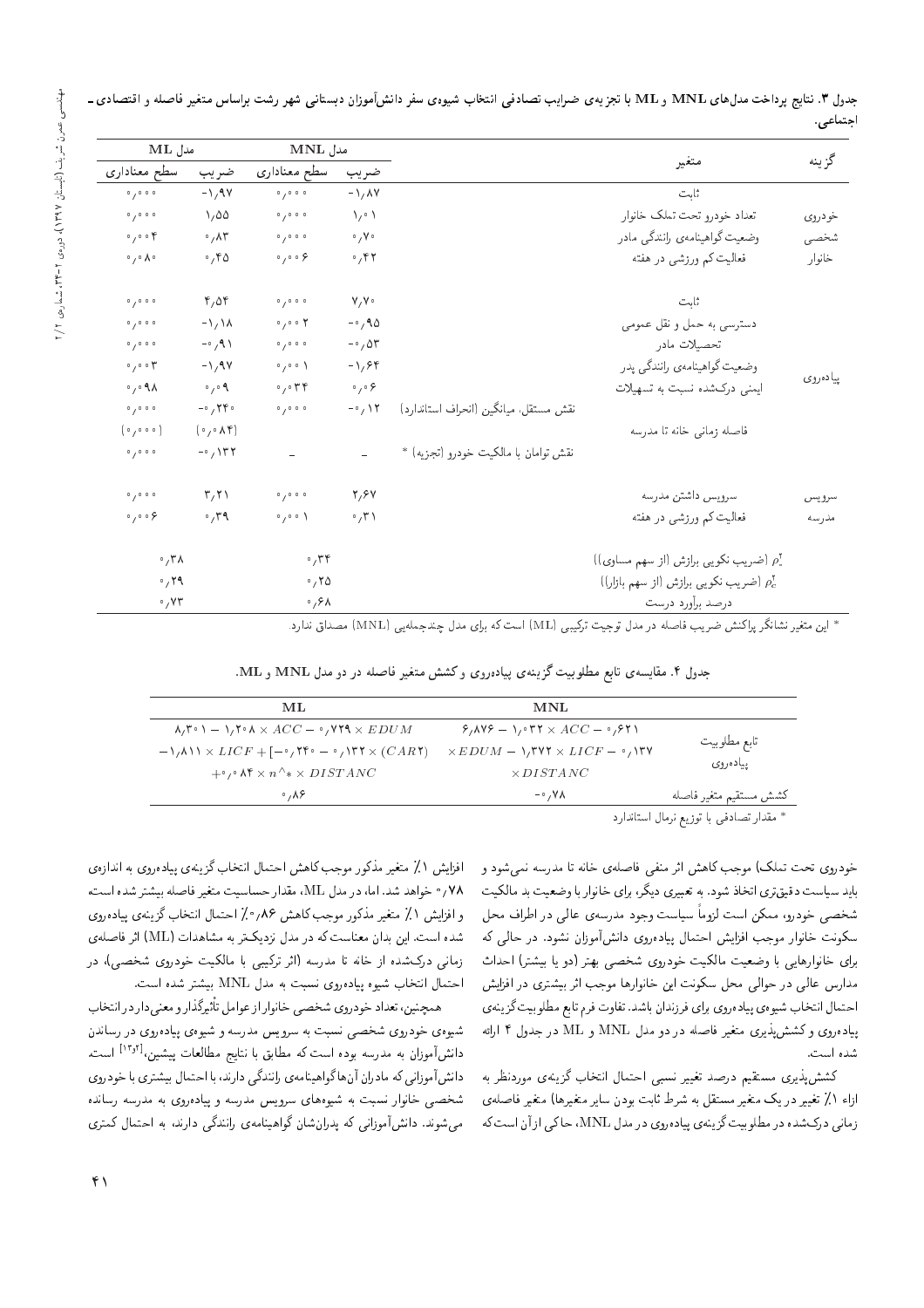از شیوهی پیادهروی در مقایسه با شیوههای سرویس مدرسه و خودروی شخصی<br>خانوار در سفر به مدرسه استفاده مرکنند. مقدار (۰٫۴۵و (۳۹٫م) علامت مثبت متغیر فعالیت ورزشی کمتر از دو ساعت والدین در هفته در مطلوبیت گزینههای |=yxv} Ro C}@wr]t QO xDiy QO u}Or=w Ca=U wO R= QDtm |WRQw C}r=ai Q}eDt حودروی سخصی حانوار و سرویس مدرسه حالی از آن است والدینی له در طول<br>مسیحات استان میکند از این مصر استان استان استان استان هفته نسبت به سایر والدین کمتر ورزش میکنند، فرزندان آنها با احتمال بیشتری با<br>خودروی شخصبی خانوار و سرویس مدرسه نسبت به پیادهروی به مدرسه می<sub>م</sub>روند. حودروی سخصی حانوار و سرویس مدرسه سبب به پیادهروی به مدرسه میروند.<br>مسافر اینکلس اسکان است اسکان اسکان استان اینکلس است.

|v=DU@O u=Rwt;Vv=O |wQxO=}B p=tDL= 'u=QO=t Cq}YLD V}=Ri= =@ 'u}vJty به مدرسه در مقایسه با سیوههای سرویس مدرسه و حودروی سخصبی حانوار<br>۱۷۰۷ - اسکانل این سویس است است و مدرست است. تاهس می باید. در مطالعه یی در سال ۱۳۰۱، ستان داده سده است که والدین<br>این آموزی این محمد این این این گاموزی این داده دانشآموزانی که تحصیلات عالی (دانشگاهی) و بالاتری نسبت به سایر والدین<br>دارند، به احتمال کمتری اجازهی مادهروی با دوجرخهسواری به فرزندان خود در دارند، به احتمال تمتری اجازهی پیادهروی یا دوچرخهسواری به فرزندان خود در<br>سفر به مدرسه مردهندا<sup>19</sup> که نتیجهی بههش حاضر نیز در این راستاست. در سفر به مدرسه می دهند، ۳ نتیجهی پروهس حاصر نیز در این راستاست. در<br>مالی کرده استام استام استام آمانی استام استان آمانی استان p=tDL= =@ u=Rwt;Vv=O 'OQ=O OwHw u=Rwt;Vv=O pkv w ptL T}wQU xm |UQ=Ot u}vJty "OvwQ|t xUQOt x@ =yxw}W Q}=U =@ xU}=kt QO xUQOt T}wQU =@ |QDW}@ متعیر ایمنی درکسده سنبت به سهیلات پیاده روی (همچون پیاده راهقا، پل عابر،<br>مقامی است که است است و است و کلوه است. حصیسی ها و ۱۰۰۰ در اسحاب سیوهی پیادهروی معبادار یافت سد. هیچنین در<br>بژوهش حاضر مطابق با بژوهشی در سال (۲۰۱۵)،<sup>[۱۲]</sup> تفاوت حنسبتی بین پروهس حاصر مصابق با پروهسی در سال (۱۳۰۵)<br>اند آمام ساند و مدت سانتام و مستقبل است. دانس!موزان دبستانی سهر رست در انتخاب سیوهی سفر به مدرسه مساهده<br>... .<br>نشد.

# ۶. نتیجهگیری و پیشنهادها

تاکنون پژوهشگران در بررسی نقش متغیر فاصله و سایر متغیرهای اقتصادی ـ اجتماعی و محیطی بر تصمیم انتخاب شیوه سفرهای تحصیلی سعی کردهاند که<br>از مدلهای انتخاب گسستهی لوجیت (دوتایی، چندگانه و آشیانهیی)، پروبیت و از مدل۱های اسحاب نسستهای نوجیت (دونایی، چندنانه و اسیانهیی)، پروبیت و<br>- با اینکست ؟ QO "Ovvm xO=iDU= |Q=t; |xO=U |=yp}rLD Q}=U w l}DUHr uw}UQoQ |=yp}rLD حالی که در مدلها و تحلیلهای یادشده، اثر ضرایب متغیرهای پرداختشده بهصورت<br>یکسان (یک میانگین) برای همهی افراد نمونهی آماری در نظر گرفته شده است، 'CU= xOW xDiQo Q\_v QO |Q=t; |xvwtv O=Qi= |xty |=Q@ u}ov=}t l} u=Um} همچنین در بسیاری از مدلهای انتخاب گسسته، فرضهای IID و IIA کاملا آزاد<br>مدید ا

نشده است.<br>از این رو، برداخت مدل های لوجیت ترکیبی با تجز بهی ضر بب تصادفی (نزدیک تر از این رو، پرداخت مدل های نوجیت ترکیبی با تجزیهی صریب تصادفی انزدیک تر<br>ماجست المصریات به مساهدهها، می واند موجب نمایس صحیح ری از رفتار نصمیم بیرندنان باسد.<br>است که این کلی از این است که است که است که است که این کلی این کلی در این این کلی در این این کلی در این این کلی همچنین با این رویدرد، مدل اسحاب نسسته با محدودیت های تمتری (با آزاد دردن<br>کاملینی می LIT این محدودیت است. كامل فرض IID) با توجه به فرضيات رفتاري أن حاصل مىشود كه توانايي شناسايي<br>ابن ادنسما بقياس بريان ابن ابنا مان محمد با اختلاف سليقهى تصادفي افراد (ناهمگونى) و حتى منبع ناهمگونى (با درنظرگرفتن و آزمودن توزیعهای آماری برای ضرایب متغیرها از طریق میانگین و واریانس) را

دارد. در واقع پس از سناسایی صریب نصادقی یک متعیر مسحص، با نجزیهی این<br>مسلمان استفاده و توسط مسلمان میشد و توسط مسلمان میشد و توسط مسلمان میشد و توسط مسلمان میشد و توسط مسلمان میشود خبریب می توان اثر توام متعیر دیگری به منظور توضیح بیشترو بهتر آن متغیر مشخص<br>اما مطلب است است اولیه یافت. از این رو، پژوهس حاصر به تحلیل آثار متعیرهایی همچون فاصلهی حاته<br>-استفاده اسکند: استفاده استفاده استفاده اسکانگ ا مدرسه در تمار سایر متعیرهای اقتصادی ـ اجتماعی با بهدارتیری مدل تجزیهی<br>. ضريب تصادفي لوجيت (ML) در انتخاب شيوه هاي سفر به مدرسه ي دانش آموزان دبستانی (با طراحی پرسشنامه و پرسشگری میدانی در مطالعهی موردی در شهر رشت) پرداخته است. در كل نتايج مدلسازى نشان مى دهد، برازش كلى مدل ML از نظر آماری بهتر از MNL است.

رفتار والدین در ارتباط با درک فاصلهی زمانی پیاده روی تا مدرسه در انتخاب گزینهی پیادهروی برای فرزندان از توزیع نرمال با میانگین اثر (۲۴۰؍۰-) و انحراف<br>معیار (۸۰م^) تبعیت مـ,کند که درکل با افزایش فاصلهی زمانـ, از خانه تا مدرسه. احتمال انتخاب شیوهی پیادهروی برای دانشآموزان نسبت به سرویس مدرسه و احتمال اسحاب سيوەی پيادەروی برای دانس/اموزان ستبب به سرويس مدرسه و<br>مسئل است حودروی سخصی حانوار ناهس می باید. بحسی از ناهمدونی مربوط به فاصلهی<br>- ان سرم بن سال اسلسان اسلسان ا زمانی درکشدهی پیادهروی از خانه تا مدرسه در مطلوبیت گزینهی پیادهروی براساس تعداد خودروی تحت تملک خانوار (خانوارهایی که دو یا بیش از دو خودرو در منزل دارند) قابل توضيح است. به طوري كه حساسيت والدين به فاصلهى زماني پيادهروي برای انتخاب شیوهی پیادهروی زمانی که تعداد خودروی خانوار دو یا بیش از دو باشد، نسبت به حالت سادهتر (در مدل MNL) بیشتر افزایش می یابد. بدین معنی كه اگر خانوار داراى دو يا بيشتر خودروى تحت تملك باشد، اثر فاصلهى زمانى یباده روی از خانه تا مدرسه در انتخاب شیوهی پیاده روی بیش از پیش می شود. برای مثال ممکن است در خانوارهای با دو و بیش از دو خودروی تحت تملک<br>با اندک افزایش فاصلهی زمانه، احتمال انتخاب شیوهی بیادهروی کاهش بابد و با امدت افزایس فاصلهی زمانی، احتمال اسحاب سیومی پیاده روی ناهس یابد و<br>اسطال این این امریکه اسلامی احتمال رساندن دانس|موزان با حودروی سخصی حانوار و سرو پس به مدرسه افزایس<br>ا يابد.

با پرداخت مدلی تزدیک تر به مساهدهها، میزان (انزیداری متعیر در تابع مطلوبیت)<br>استراتش از این این است و این سوار است و این مورد است و این این این این این این این و محودی ابرد اری (صریب با نوزیع نصادقی به جای یک مقدار یکسان برای دل<br>ازامه مصر از ایران سیاست و این سیانیا و است و بیر از این سیاست و توانستان افراد نمونه) برخی از متغیرها تغییر دارند. در خانوارهایی با وضعیت مالکیت خودروی<br>شخصبی دو یا بیشتر، اثر افزایش فاصلهی زمانی درکشده خانه تا مدرسه درکاهش Vy=m QO xUQOt =D xv=N xOWlQO |v=tR |xrY=i V}=Ri= QF= 'QDW}@ =} wO |YNW پیاده,روی کودکان به مدرسه در مدل MNL نسبت به پرداخت مدل MNL بیشتر<br>مصدر مطالب استراک است که است و استان است. میشود. بنابراین، در سیاستگذاریها توجه بیشتر به اثر توأم متغیرها موجب کمک<br>به سیاستگذاران و افزایش کارایی سیاستها به منظور کاهش ترافیک و بهبود وضعيت سلامت دانش آموزان خواهد شد. به عنوان پيشنهاد ادامهى يژوهش حاضر، می توان به مدل سازی گوجیت ترکیبی از متغیرهای روان شناختی مؤثر در تصمیم می دوان به مدل سازی کوجیت درنیبی از منعیرهای روان سناحتی موتر در تصمیم<br>-<br>الله مسائل امیر مادلات امتیام مسائل است مسلم الله علی استحداث الله علیه الله والدین، مدل سازی معادلات ساحداری، تحلیل حساسیت متعیرها و مقایسهی آثار<br>.<br>- ساخت استحکام کرد کار مالی است است. متعیرها نسبت به یکدیگر در آمجاب سیوهی سفر تحصیلی در مطالعات آنی اساره<br>بر ک د .



- 1. binomial logit
- 2. multi nomial logit
- 3. nested logit
- 4. structural equation modeling
- 5. independent and identically distributed
- 6. utility maximization
- 7. random utility
- 8. taste variation
- 9. correlation in unobserved factors over time
- 10. random coefficients
- 11. maximum simulated likelihood estimation
- 12. Halton
- 13. Quasi-monte carlo
- 14. Bhat